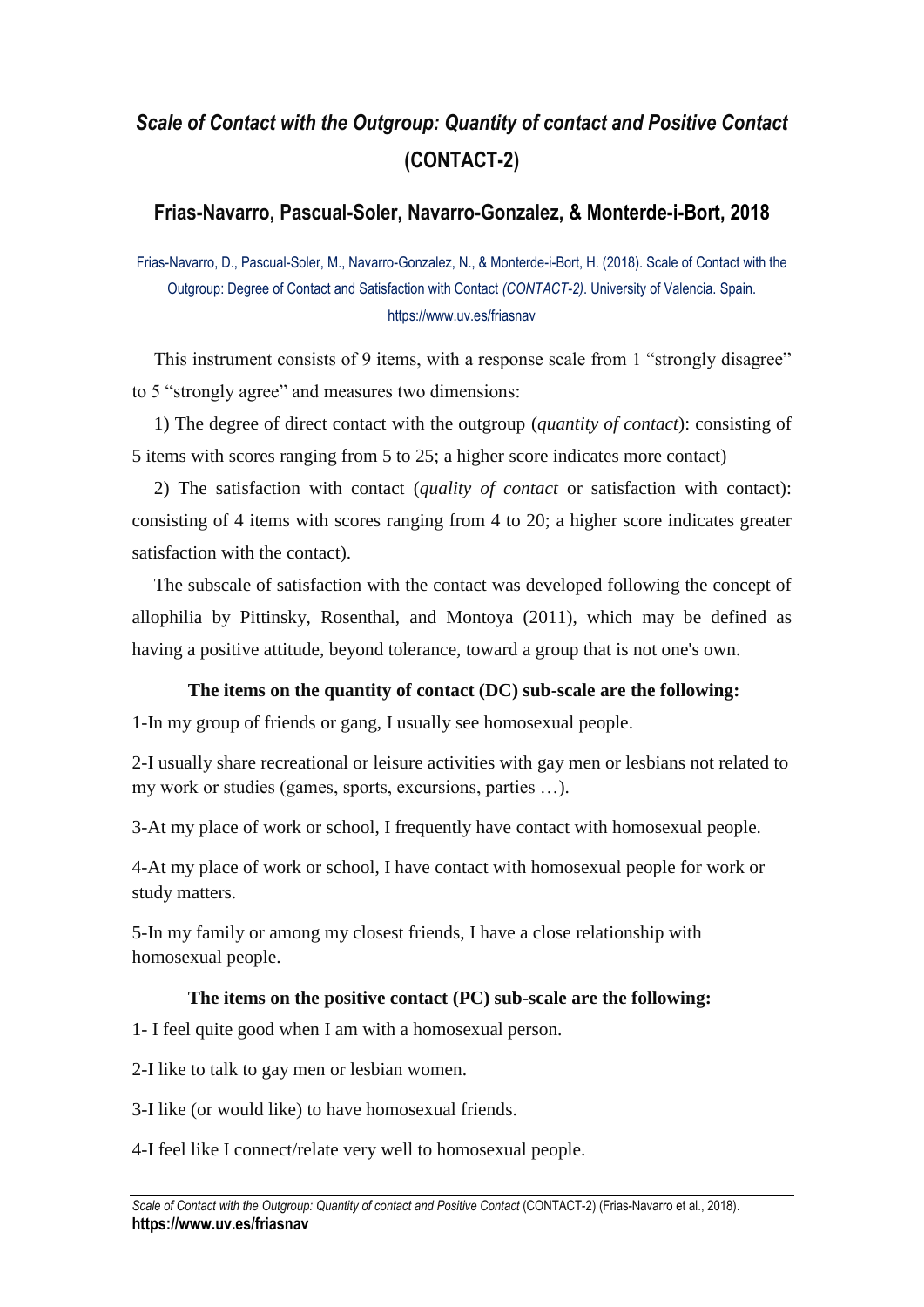# *Escala de Contacto con el Exogrupo: Grado de Contacto y Contacto Positivo (CONTACT-2)*

## **Frias-Navarro, Pascual-Soler, Navarro-Gonzalez, y Monterde-i-Bort, 2018**

Frias-Navarro, D., Pascual-Soler, M., Navarro-Gonzalez, N., & Monterde-i-Bort, H. (2018). Scale of Contact with the Outgroup: Degree of Contact and Satisfaction with Contact *(CONTACT-2)*. University of Valencia. Spain. https://www.uv.es/friasnav

This instrument consta de 9 ítems. La escala de respuesta es de tipo *Likert* donde la respuesta varía desde 1 "muy en desacuerdo" to 5 "totalmente de acuerdo". Mide:

1) El **grado de contacto** directo con el exogrupo (quantity of contact; formado por 5 ítems and scores can range from 5 to 25).

2) El **agrado por el contacto** (quality of contact; formado por 4 ítems and scores can range from 4 to 20).

Los ítems de la sub-escala de **grado de contacto** son los siguientes:

- 1. *En mi grupo de amigos/as o pandilla suelen venir personas homosexuales*
- 2. *Suelo compartir con hombres gay o lesbianas actividades recreativas o de ocio no relacionadas con mi trabajo o estudios (juegos, deporte, excursiones, fiestas…*)
- 3. *En mi centro de trabajo o de formación me relaciono frecuentemente con personas homosexuales*
- 4. *En mi trabajo o en mi centro de estudios tengo contacto con personas homosexuales por cuestiones laborales o de estudio*
- 5. *En mi familia o entre mis amigos más cercanos tengo una relación estrecha con personas homosexuales*.

Los ítems que forman la sub-escala que mide el sentimiento positivo de **agrado por tener, desear o disfrutar del contacto directo con el exogrupo** son los siguientes:

*Me siento muy bien cuando estoy con una persona homosexual*

*Me gusta hablar con hombres gay o mujeres lesbianas*; *Me gusta (o me gustaría) tener amigos homosexuales*

*Siento que conecto/me relaciono muy bien con las personas homosexuales*.

La consistencia interna de los dos factores es muy adecuada. En el factor de grado de contacto, el valor de alfa de Cronbach es de .88 (95% CI .85 to .89) y la omega de MacDonald es de .87 (average interitem correlation = .58). En el factor de agrado por el contacto, el valor de alfa de Cronbach es de .85 (95% CI .83 to .87) y la omega de MacDonald es de .85 (average interitem correlation = .59).